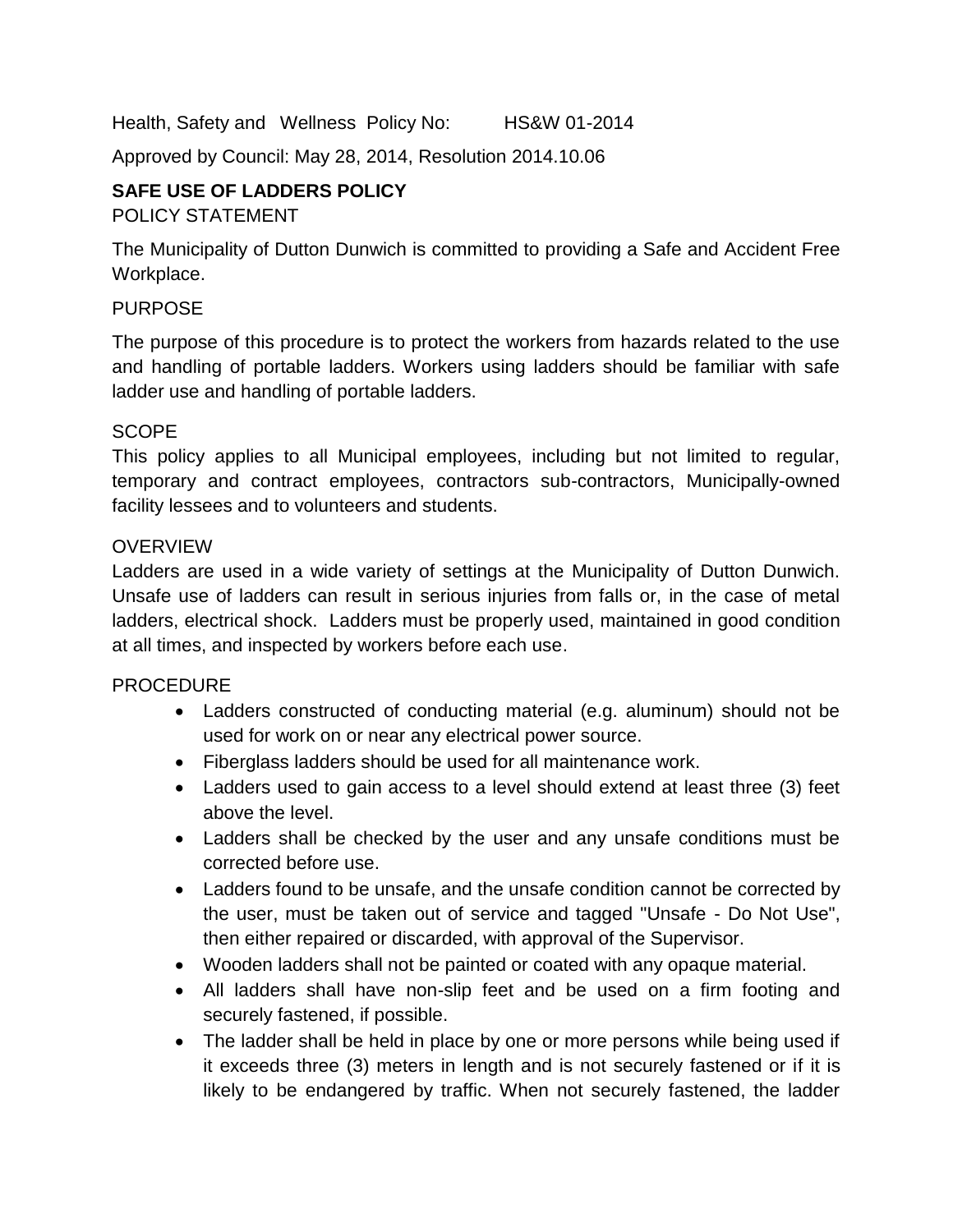should be inclined so that the horizontal distance from the top support to the foot of the ladder is at least one quarter (1/4) and not more than one third (1/3) of the length of the ladder.

- Employees should use a full body harness with adequate attachments or a safety belt if the worker is exposed to any of the following hazards:
	- Falling more than three (3) metres.
	- $\bullet$  Falling more than 1.2 metres, if the work area is used as a path for a wheelbarrow or similar equipment.
	- Falling onto operating machinery.
	- Falling into water or another liquid.
	- Falling into or onto a hazardous substance or object.
	- Falling through an opening on a work surface.
	- Have a separate hook point for harness lanyard from the ladder for the harness

# WHEN USING A STEP LADDER:

- The legs should be fully extended and the spreader should be in the locked position.
- The top of the step ladder should not be used as a step; and
- The pail shelf shall not be used as a step.

# ROLES AND RESPONSIBILITIES

# **Employer/Supervisor**

- When purchasing ladders, ensure they are approved by the Canadian Standards Association (CSA).
- Ensure all employees who use ladder(s) during the course of work are familiar with this procedure and best practices.

# **Employees**

- Read and follow all labels/markings on the ladder
- Workers using ladders must visually inspect ladders before using and report any defects/hazards to their supervisor. If defects are identified, the ladder must be immediately tagged
- and taken out of service.
- Use only issued ladders by your department or the Municipality.
- Make sure your footwear is in good condition and clean.
- Clean off mud or grease from boots before climbing.
- Maintain 3 point contact at all times when using a ladder.
- If using a ladder in/near vehicular or pedestrian traffic, proper barriers or traffic protection plan must be in place prior to commencing work.